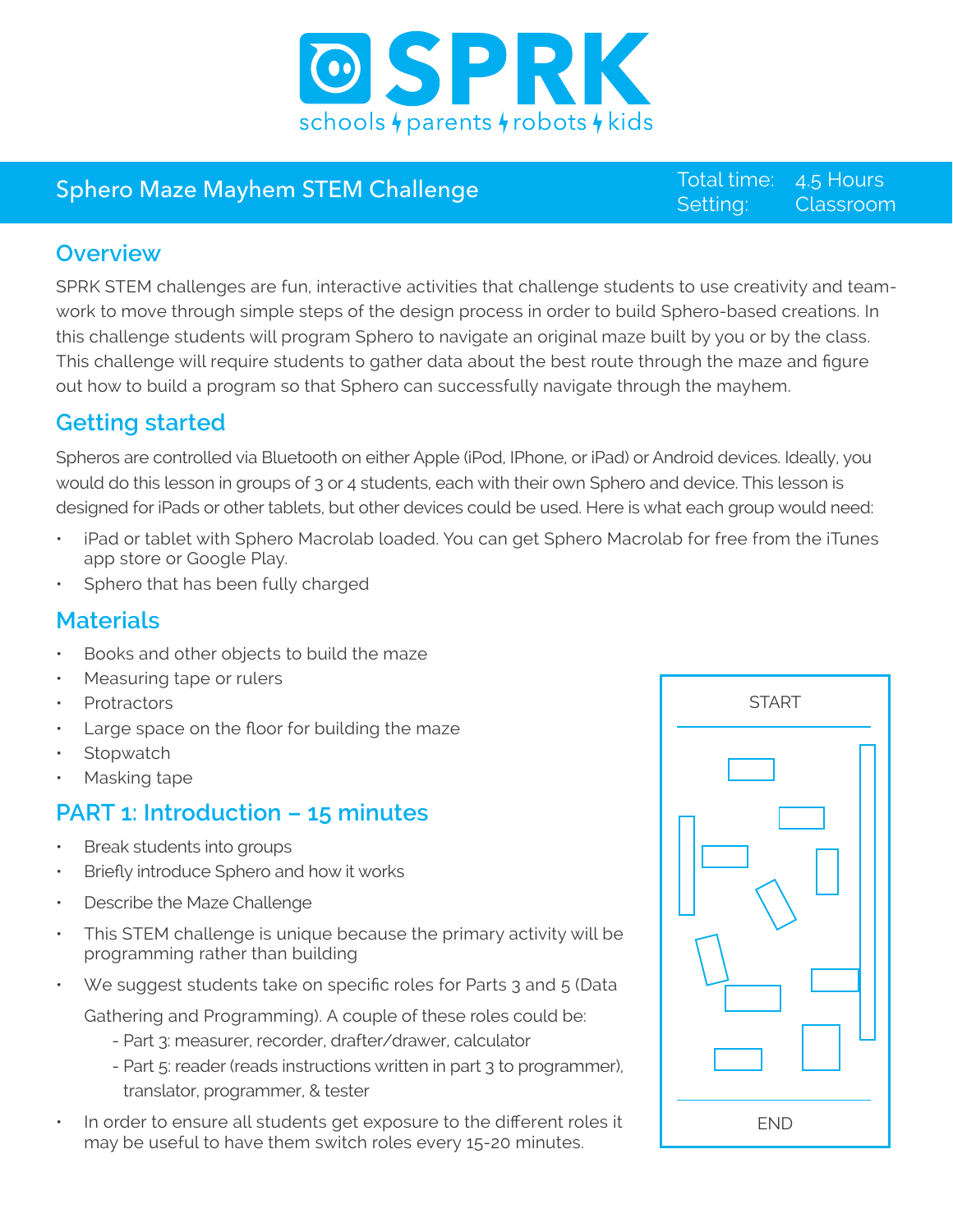## **PART 2: Maze Building - 15 minutes**

Using books and other objects create a maze for Sphero to navigate, add interesting obstacles (such as water features) and narrow passages. If you include multiple pathways that Sphero could use to make it through the maze, teams will need to determine which route will be the easiest to navigate or that they can program Sphero to move the quickest through.

- As a class build the maze that students will then program their Spheros to move through.
- Optionally, you can build the maze before the students come in (which will expedite the activity)

#### **PART 3: Data Gathering - 30 minutes**

During this section students will have time to collect all necessary information to build their macro to navigate the maze.

- In order to know how long to program sphero to drive at different headings it will be necessary to figure out how fast it moves. To do this the students may want to make a simple Macro where Sphero moves straight forward for 1 second at 100% speed. Then the students can measure how far Sphero has moved in that second. With that information, they can determine the rate or speed at which Sphero rolls.
- Next, students should work in groups to draw the maze on a piece of paper.
- As a team, students should determine the path they plan to take through the maze and then draw it on their paper. Students may need to take measurements to help decide the best route.
- The teams then should take any necessary measurements of distances and angles in order to build a program to navigate through the maze, following the path they drew in the previous step.

### **PART 4: Planning – 30 minutes**

In Part 4 students convert the information they have collected on their drawing into written instructions in plain language. The development of sequential instructions will be extremely useful for programming. At the end of this phase, each group should have a drawing of way they will move through the maze and step by step instructions.

Students should write down a list of instructions in their own words of how they will have Sphero navigate the maze.

#### **PART 5: Programming – 90 minutes**

Time to put all of the planning to work and start programming! Students build a macro in MacroLab to move through the maze.

- In teams build a MacroLab program to navigate the maze according to the instructions written in the previous step.
- Students should be testing the macro as they go to ensure it will work when its time to send their Sphero through the maze.

#### **PART 6: Testing – 45 minutes**

Time to perform! To make it more exciting, think about adding penalties when Sphero runs into objects in the maze or let teams who chose different paths race simultaneously.

Each team tests their macro by moving their Sphero through the maze for time.